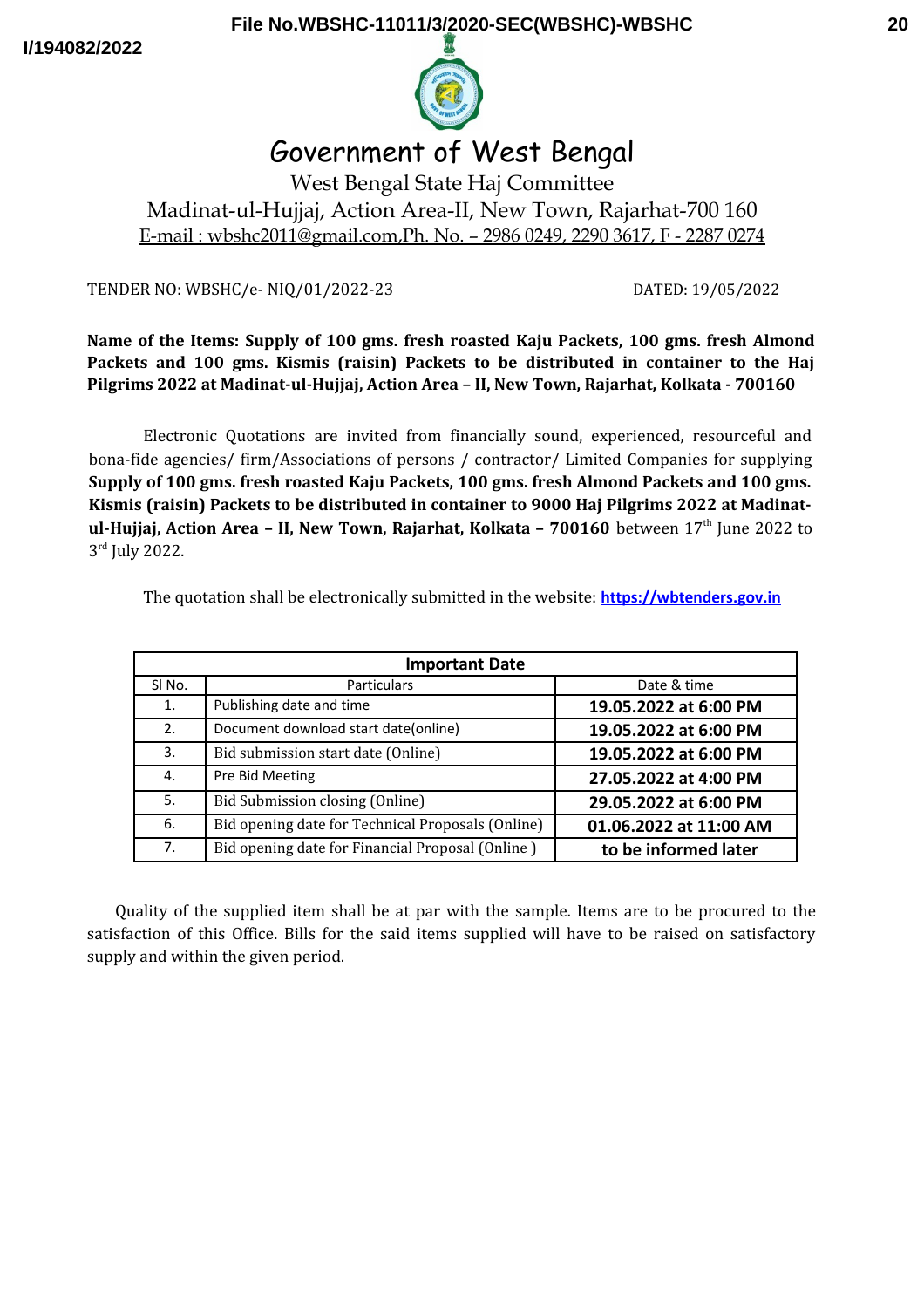**1) SCOPE: Supply of 100 gms. Fresh roasted Kaju Packets, 100 gms. Fresh Almond Packets and 100 gms. Kismis (raisin) Packets to be distributed in container to 9000 Haj Pilgrims 2022 at Madinat-ul-Hujjaj, Action Area – II, New Town, Rajarhat, Kolkata – 700160.**

During the Haj Operation – 2022 supply during outward flight beginning from  $17<sup>th</sup>$ May to  $3^{\text{rd}}$  July 2022.

# **2) Eligible Criteria for Bidders**

- a. Valid Trade license.
- b. PAN Card.
- c. GST Registration certificate.
- d. FSSAI Certificate.
- e. Income tax return for last three years.
- f. Audit Report for last three years.
- g. Annual turnover minimum 1 crore.
- h. Firm/Company registration certificate.
- i. Minimum two year experience of rendering similar supply in a single order to offices under the establishment of this Government or Government of India/ Undertaking of this Government or Government of India or any Private Organization of repute for at least three years.
- **3) Earnest Money:-**The bidder shall be required to deposit Earnest Money of Rs. 80,000.00 (Rupees Eighty thousand only) in Online Mode only (as per Finance Memo No: 3975 F (Y) dated 28th July 2016). By selecting ICICI Bank Mode bidder have to pay the EMD amount through net banking and in case of ICICI NEFT/RTGS a challan will generate online in that case bidder have to pay the EMD at their concerned bank branch through NEFT of RTGS mode.

#### **4) Terms & Conditions to be followed for the Technical Bid.**

- **a) Performance Guarantee: 8**% of total work order value to be deposited in favour of Executive Officer, West Bengal State Haj Committee payable at Kolkata which is refundable after satisfactory completion of work. The security deposit will bear no interest.
- **b)** Multiple quotations by a single agency will not be entertained.
- **c)** The items shall have to be supplied in good condition and at punctual time frame.
- **d)** Quality and other related things shall not be compromised.
- **e)** Hard copy to be submitted in the Office of Executive Officer, West Bengal State Haj Committee, Madinat-ul-Hujjaj, Action Area – II, New Town Kadampur, Kolkata – 700160
- **f) BOQ:** The Financial Proposal should contain Bill of Quantities (BOQ) in one cover (folder). The service providers and or their authorized representatives is to quote the rate online through computer in the space marked for quoting rate in the BOQ after downloading the prescribed format from the web site.
- **g) Opening of Bid Proposal:** A Tender Evaluation Committee comprises of selected officers will open the bids of the Tender.
- **h)** Intending bidder may remain present if they so desire during opening of technical and financial bid. Sample in container to be submitted at the time of technical bid.
- **i)** Cover (folder) for Statutory Documents will be opened first and if found in order, cover (folder) for Non-Statutory Documents will be opened. If there is any deficiency in the Statutory/Non-statutory Documents the tender will summarily be rejected.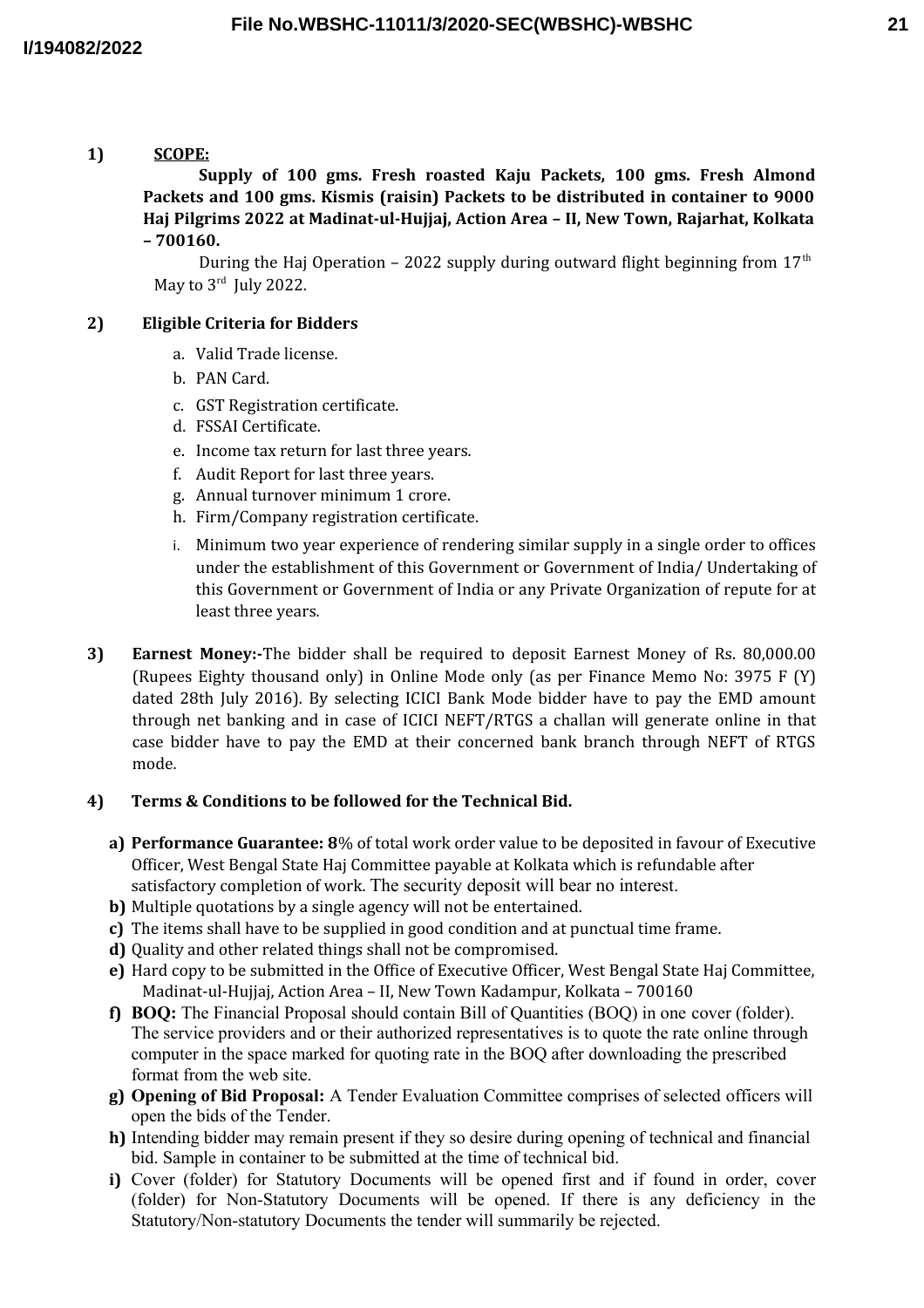- **j)** Decrypted (transformed into readable formats) documents of the Non-Statutory cover will be downloaded and handed over to the Tender Evaluation Committee.
- **k)** Pursuant to scrutiny and decision of the Tender Evaluation Committee the Summary List of eligible bidder and the serial number of items for which their proposal will be considered  $\&$ uploaded in the web portal.
- **l)** During evaluation the committee may summon the bidder and seek clarification / information or additional documents or original hard copy of any of the documents already submitted and if these are not produced within the stipulated time frame, their proposals will be liable for rejection.
- **m) Rejection of Bid:** The E-tender committee formed by the Executive Officer, West Bengal State Haj Committee reserves the right to reject any / or all the tendered rates without assigning any reason and/ or not to place any orders even after selection and is not liable for any cost that might have been incurred by any bidder at the stage of bidding and also reserves the right to divide the contract amongst any number of bidder, if required so. The said committee does not bind himself to accept the lowest rate.
- **n)** If the Supplier fails to deliver any or all of the Goods or to perform the Services within the period(s) specified in the Contract, the WBSHC shall, without prejudice to its other remedies under the Contract; WBSHC shall impose a penalty as per Tender Terms & Conditions including forfeiture of EMD, Security Deposit and Deposit of Cheque etc.
- **o)** Quantity of packets may vary as per requirement.
- **p)** TDS will deduct as financial norms.

### **5) Guarantee on quality of goods:**

1) The supplier shall have to guarantee the quality of goods supplied, strictly as per specification of contract/ purchase orders.

2) If the material supplied is found not as per contract/purchase order specification, the material shall be liable for rejection. On intimation from the Unit/Unions the contractor shall have to arrange replacement of material as per specification. If the supplier delays/fails to make arrangement to replace the goods. Any extra expenditure incurred on this alternative arrangement shall be debited to the account of supplier under contract.

3) If supplier fails to make good this loss, the same shall be recoverable from the pending bills or security deposit.

4) The Contractor shall not indulge in supplying the rejected/returned materials. If the contractor is found indulging such practice the Contract shall be liable for cancellation, forfeiture of security deposit and black listing of firm.

No advance payment would be released for such supply. However payment shall be released only after completion of Haj Operation-2022.

# **6) Specification for Kaju /Almond / Kismis (raisins ):(SWP GRADE)**

1. It should be free from mould , webbing, excreta, added coloring matter, adulterants, melamine, dirt, sand, stone, metal, fibers, living & dead insect, insect fragments, rodent or bird contamination & other foreign matter.

2. Nuts must be fleshy, even shape & should not be shriveled.

3. It should have a characteristic aroma  $\&$  taste  $\&$  free from any rancid/musty/fermented  $\&$ any other objectionable odor or taste

# **7) Packaging & Transport:**

1. It should be packed in a plastic container with Message of Hon'ble Chief Minister, West Bengal (Matter will be supplied by WBSHC). The outer box must be marked with Name  $\&$ address of manufacture/marketed by (if any), Weight (Gross/ Net), ingredient, expiry/ best before Period, month & Year of mfg, storage condition (if any), Nutritional Information, lot/batch/code number, any information required under FSSAI, Weight & Measures Act. 2. Pack size should be 300 gm.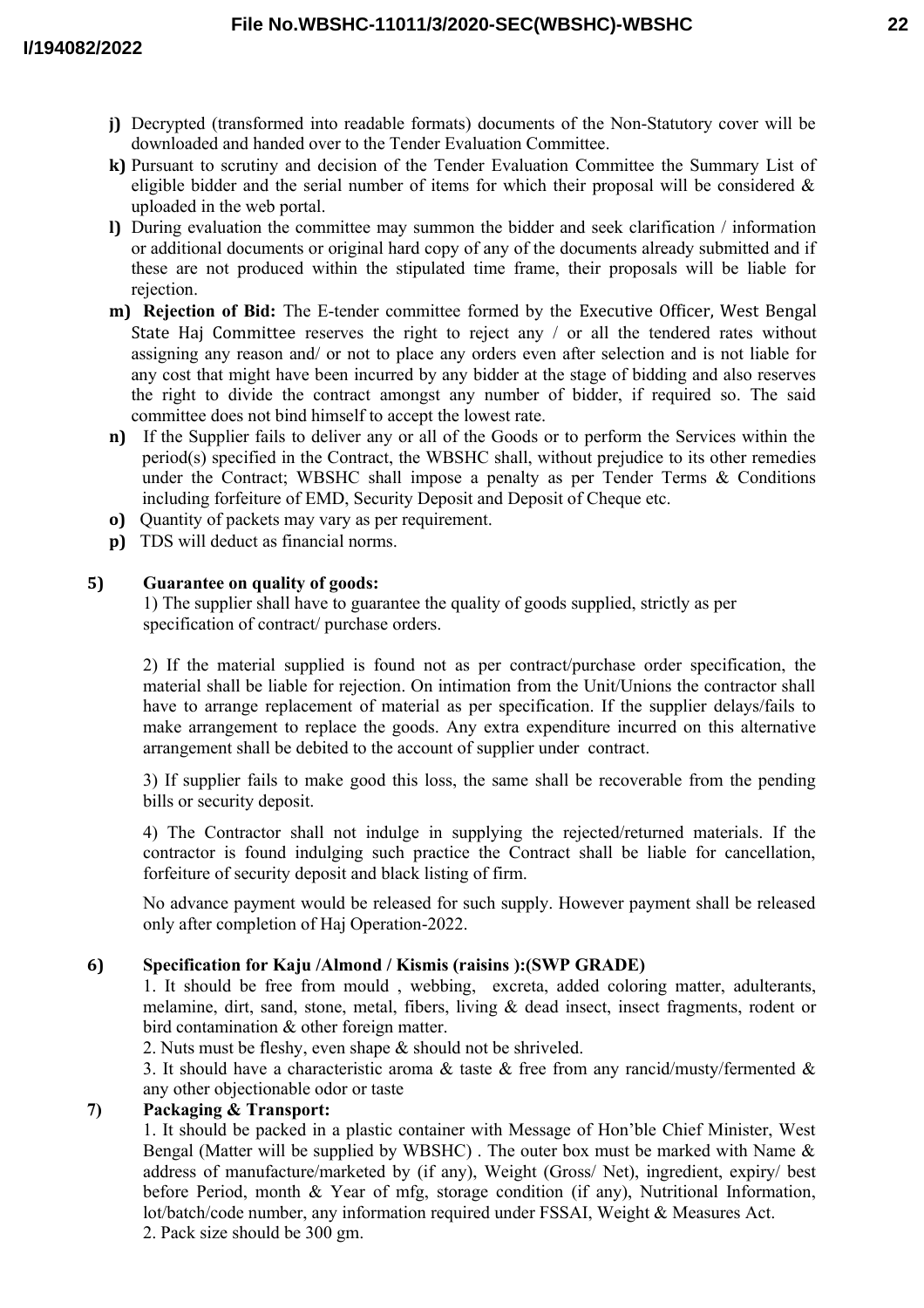3. Material should not be in unsealed, damaged or wet condition or with any foreign matter present.

4. Carrier vehicle should be free from dust, dirt, any foreign matter as cement, cow dung etc & any objectionable smell.

5. All material in the carrier vehicle should be placed on a clean tarpaulin & also covered properly from top with a tarpaulin.

6. Generally, consignment should not comprise material of more than 4 Batches.

### **Storage Condition:**

Stored in a cool & dry dark place away from sunlight.

Payment- 100% after satisfactory supply and Acceptance of the Material.

### **8) INSTRUCTIONS FOR BIDDERS:**

a. Quotation must be electronically submitted in two parts, i.e., (i) Part-A, Technical Bid and (ii) Part- B, Price Bid.

b. Technical bid should contain all the documents like, Quotation documents, Instructions for bidder, Pre-qualifying requirements, General terms & conditions duly filled in& signed by the bidder.

c. Only one set of tender document duly signed & stamped on each page by authorized representative of bidder shall be electronically submitted. Bidder should note specifically that all pages of tender document are to be electronically submitted by them as a part of their offer. Price should not be mentioned by them anywhere in the technical bid portion of offer.

d. Price should be mentioned only in the "Part-B, Price Bid Format" after quoting the rates online as specified in the price bid format. Rate per Item should be quoted for supply of Dry Fruit Packets for Haj Pilgrims - 2022 both in figures as well as in words including taxes in the price bid.

e. Prior to quoting of rates, the intending agencies are requested to inspect **the godown/storing place at Madinat-ul-Hujjaj, Action Area – II, New Town, Rajarhat, Kolkata – 700160**

f.On the date of opening of Quotation, Technical Bid shall be opened first to select the eligible Bidder. Price Bid will be opened on the scheduled date only in respect of those Bidder, whose bids are found technically acceptable.

g. The Executive Officer, West Bengal State Haj Committee reserves the right to accept or reject any or all offer without assigning any reason thereof. In addition, the Executive Officer, West Bengal State Haj Committee shall not entertain any correspondence from bidders in this matter.

h. The Executive Officer, West Bengal State Haj Committee reserves the right to relax the pre-requisites and/or negotiate the rates, terms and conditions with the lowest tenderer or any of the other bidder to ascertain the suitability of the acceptable offer.

i. The contract shall be for Haj Operation - 2022. The authority holds the right to terminate the contract for violation of terms and conditions by the qualified bidder at any time without any notice or assigning any reason.

i. The Bidder or their representative may attend the opening of both the Bids (Part  $A \& B$ ).

k. **Registration of Contractor:** Any service providers and or their authorized representatives willing to take part in the process of E-Tendering will have to be enrolled  $\&$ registered with the Government e-procurement system, through logging on to  **[https://wbtenders.gov.in.](https://wbtenders.gov.in/)**

l. **Digital Signature Certificated (DSC):** Each service providers and or their authorized representatives is required to obtain a Class-II or Class-III Digital Signature Certificate (DSC) for submission of tenders for the approval service of the National Informatics Centre (NIC) on payment of requisite amount. Details are available at the web site https://wbtenders.gov.in. DSC is given as a USB e-Token.

m. The service providers and or their authorized representatives can search and download the NIT and Tender Document(s) electronically from computer once he logs on to the website https://wbtenders.gov.in. using the Digital Signature Certificate. This is the only mode of collection of Tender Documents.